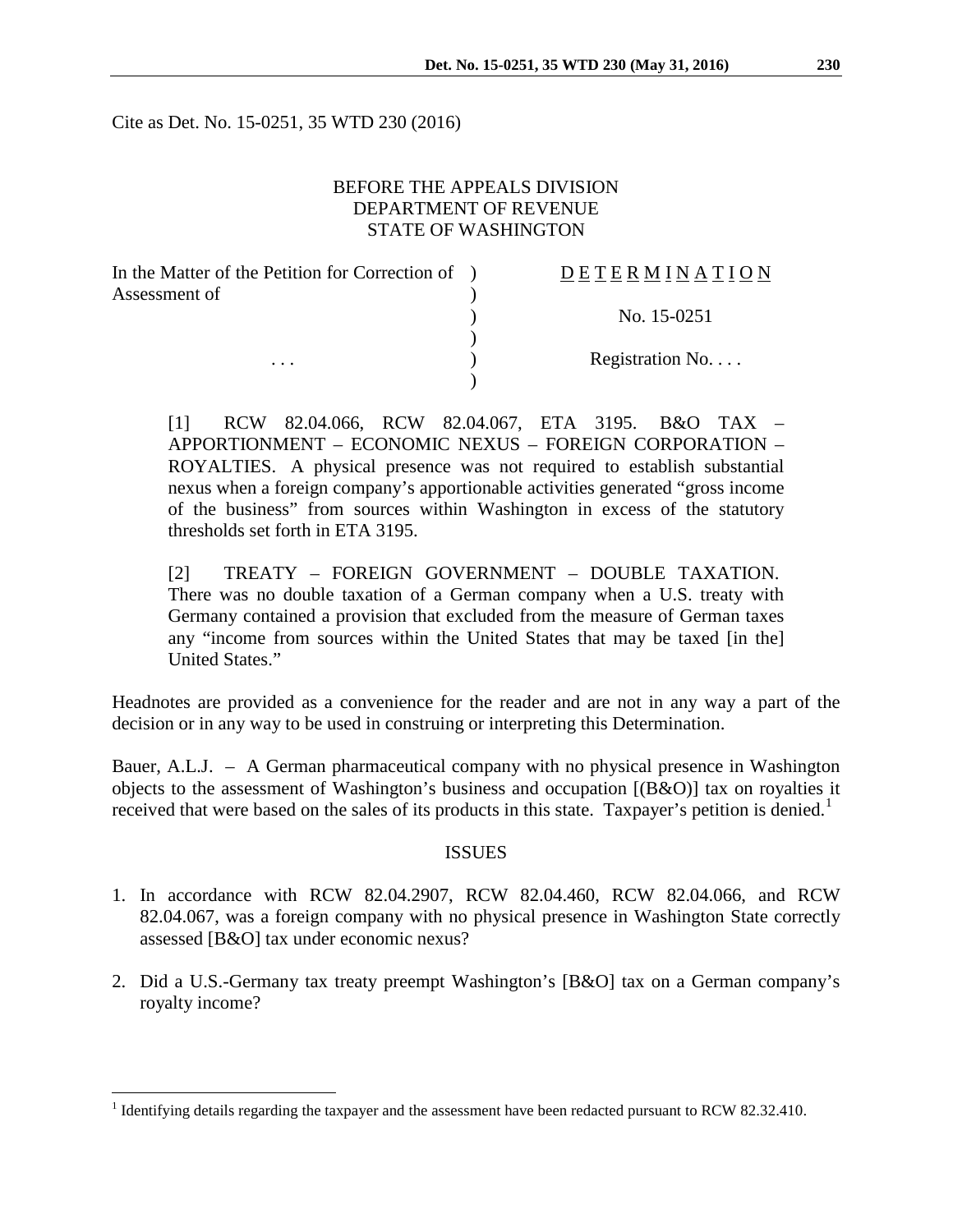# FINDINGS OF FACT

The Audit Division (Audit) of the Department of Revenue (Department) audited the books and records of the related entities of . . . , a German pharmaceutical company.

One such affiliate was [Taxpayer], whose U.S. business location was [out-of-state], where the audit was conducted. Taxpayer was not registered in Washington. Audit issued an assessment against Taxpayer on August 20, 2014 for the period June 2, 2010 through December 31, 2013 (audit period) in the following amounts:

| $\mathbb{S}$       | <b>B&amp;O</b> Tax - Royalties      |
|--------------------|-------------------------------------|
| $\$\ldots$         | <b>Delinquent Penalty</b>           |
| $\mathsf{S} \dots$ | Interest through 8/20/14            |
| $\mathsf{S} \dots$ | 5% Substantial Underpayment Penalty |
| $\mathsf{S} \dots$ | 5% Unregistered Business Penalty    |
| $\mathsf{S} \dots$ | <b>Total Assessed</b>               |

Taxpayer's business activities during the audit period included receiving royalty income based on where its pharmaceutical products were sold. Audit assessed [B&O tax based on Taxpayer's] royalty income [related to] the sales of pharmaceuticals to Washington state customers.

The United States and Germany are parties to a treaty: Convention between the United States of America and the Federal Republic of Germany for the Avoidance of Double Taxation and the Prevention of Fiscal Evasion with Respect to Taxes on Income and Capital and to Certain Other Taxes, U.S.-Ger., Aug. 29, 1989, 1708 U.N.T.S. 3 (Treaty).

Taxpayer argues it had no nexus in Washington, and the Treaty protects it from the assessment of Washington's [B&O] taxes.

# ANALYSIS

1. Economic Nexus. RCW 82.04.2907 imposes a tax on "every person engaging within this state in the business of receiving income from royalties" (i.e., on the compensation for use of intangible property). RCW 82.04.460(4)(vii) provides that activities taxed under RCW 8[2](#page-1-0).04.2907 are apportionable activities.<sup>2</sup>

(vii) RCW 82.04.2907 . . .

<span id="page-1-0"></span> $2$  RCW 82.04.460(4)(a)(vii) provides:

<sup>(4)</sup> For purposes of this section, the following definitions apply unless the context clearly requires otherwise:

<sup>(</sup>a) "Apportionable income" means gross income of the business generated from engaging in apportionable activities, including income received from apportionable activities performed outside this state if the income would be taxable under this chapter if received from activities in this state, less the exemptions and deductions allowable under this chapter. For purposes of this subsection, "apportionable activities" means only those activities taxed under: . . .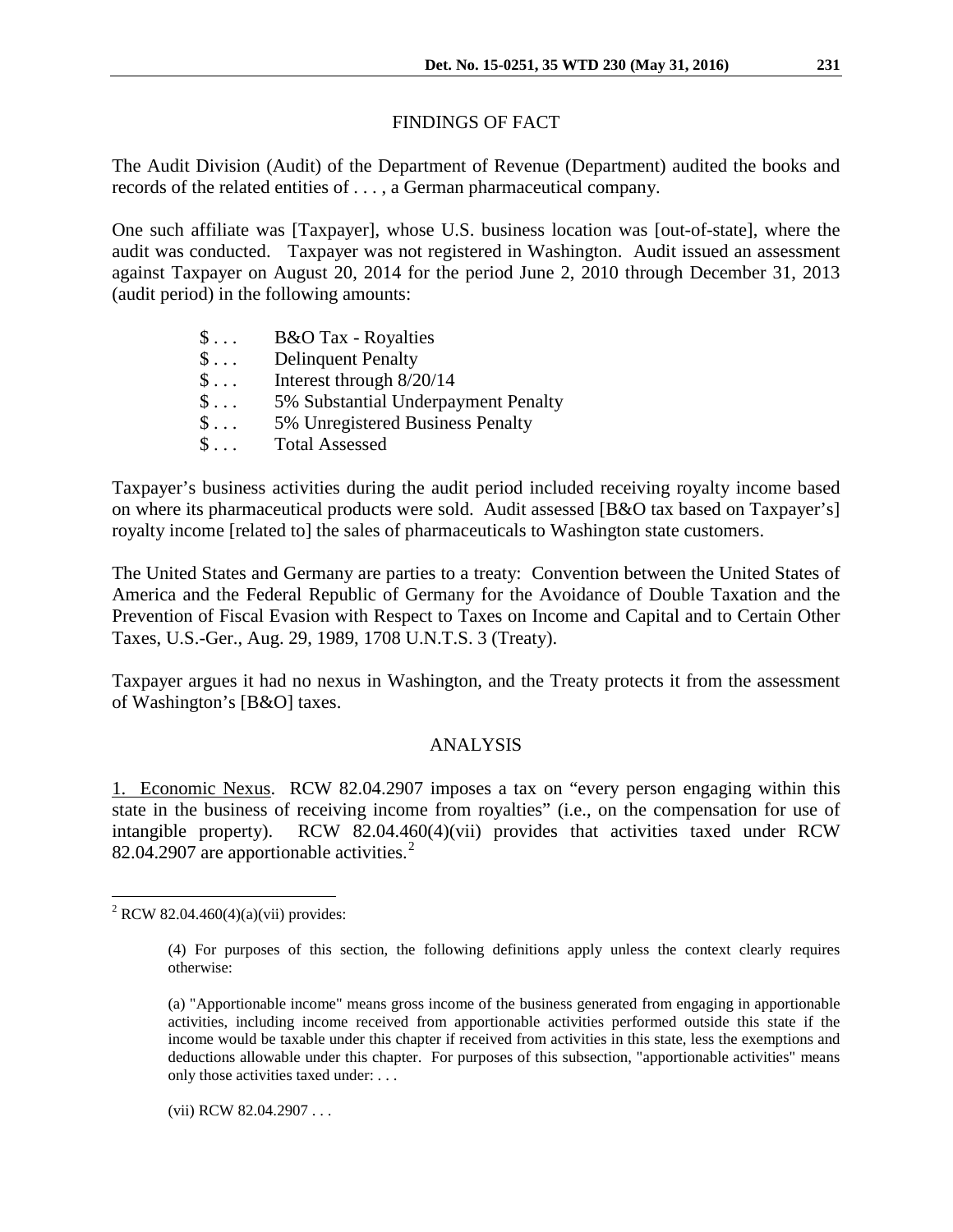RCW 82.04.066 provides:

"Engaging within this state" and "engaging within the state," when used in connection with any apportionable activity as defined in RCW 82.04.460, means that a person generates gross income of the business from sources within this state, such as customers or intangible property located in this state, regardless of whether the person is physically present in this state.

(Emphasis added.). Thus, an out-of-state person that is not physically present in Washington may be held to be in the business of receiving royalties when it has customers or intangible property located in this state.

RCW 82.04.067(1) provides:

. . .

(1) A person engaging in business is deemed to have substantial nexus with this state if the person is:

(c) A nonresident individual or a business entity that is organized or commercially domiciled outside this state, and in any tax year the person has:

(i) More than fifty thousand dollars of property in this state;

(ii) More than fifty thousand dollars of payroll in this state;

(iii) More than two hundred fifty thousand dollars of receipts from this state; or

(iv) At least twenty-five percent of the person's total property, total payroll, or total receipts in this state.

(Emphasis added.) RCW 82.04.067(5) further directs the Department of Revenue ("Department") to review the "substantial nexus thresholds" (thresholds) in RCW 82.04.067  $(1)(c)(i)$  through (iii) each December. When the cumulative percentage change in the consumer price index for all urban consumers (CPI-U) changes by five percent or more from the measurement date, the Department must adjust the thresholds to reflect that cumulative change in the CPI-U. Excise Tax Advisory 3195.2015 (ETA 3195) identifies a revised receipt threshold of \$267,000 for 2013, 2014, and 2015.

According to Audit's figures, Taxpayer met the substantial nexus requirements for apportionable activities under RCW 82.04.067(1), as updated by ETA 3195.2015, because the royalties paid [to Taxpayer] (based on total Washington sales during the audit period) far exceeded the above thresholds of \$250,000 (for 2010, 2011, and 2012) and \$267,000 (for 201[3](#page-2-0)).<sup>3</sup>

<span id="page-2-0"></span><sup>3</sup> According to Exhibit B, Department of Revenue letter (Andy Elfers, Revenue Auditor) dated October 2, 2014, in response to Taxpayer's appeal, royalties received by Taxpayer for tax years 2010 through 2013 were as follows:

- 2010: \$ . . . , based on \$ . . . in Washington sales, which constituted 0.4304% of total sales
- 2011: \$ . . . , based on \$ . . . in Washington sales, which constituted 0.3913% of total sales.

<sup>2012: \$ . . . ,</sup> based on \$ . . . in Washington sales, which constituted 0.3474% of total sales

<sup>2013: \$ . . . ,</sup> based on \$ . . . in Washington sales, which constituted 0.2997% of total sales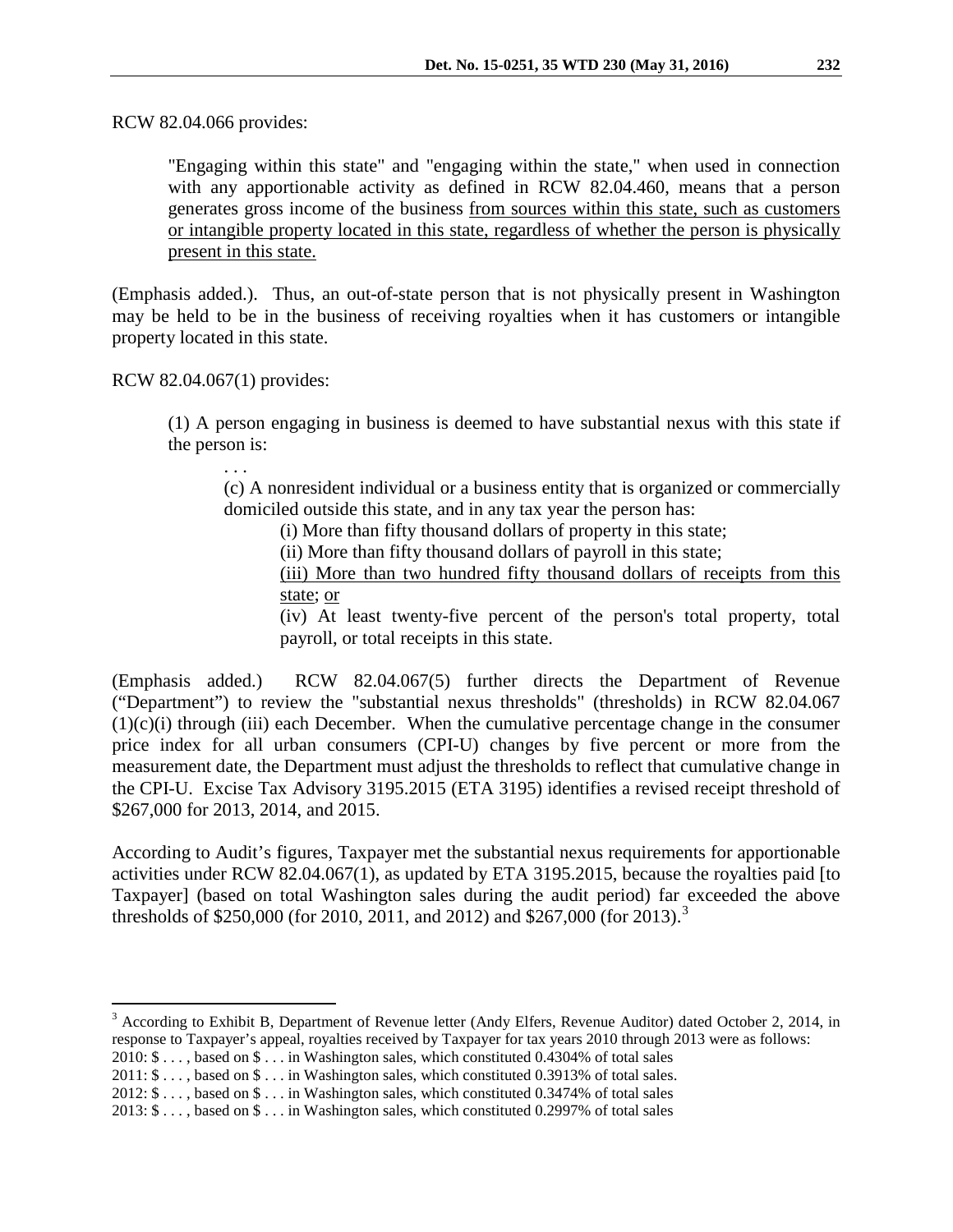Taxpayer argues it is located Germany and has no physical presence in Washington or anywhere in the United States, and the above statutory authorities should be disregarded. Even though RCW 82.04.066 clearly provides that physical presence is not required in the case of apportionable activities so long as the taxpayer is generating gross income of its business from sources within the state, which is the case here, Taxpayer argues that the 2010 economic nexus statutes are unconstitutional under the Commerce and Due Process Clauses of the U.S. Constitution.

We note, however, that an administrative body such as Washington's Department of Revenue does not have the authority to declare the statutes it administers to be unconstitutional; only courts have that power. *Bare v. Gorton*, 84 Wn.2d 380, 526 P.2d 379 (1975); Det. No. 12-0126, 32 WTD 144 (2013). The Department must therefore presume the constitutionality of the laws it administers, and will not, and may not, rule upon assertions of unconstitutionality. Det. No. 90- 144, 9 WTD 286-1 (1990). [4](#page-3-0)

Accordingly, Taxpayer's petition as to this issue is denied.

2. Treaty. The Treaty contains the following relevant provisions:

**Article 2** (Taxes Covered):

- 1. The existing taxes to which this Convention shall apply are:
- a) In the United States:

aa) the federal income taxes imposed by the Internal Revenue Code (but excluding the accumulated earnings tax, the personal holding company tax, and social security taxes); and

bb) the excise tax imposed on insurance premiums paid to foreign insurers (hereinafter referred to as "United States tax"). . . .

b) In the federal Republic of Germany:

aa) the income tax. . . .

- bb) the trade tax . . .
- cc: the trade tax . . . and
- dd) the capital tax

(hereinafter referred to as "German tax")

**Article 3** (General Definitions):

<span id="page-3-0"></span> $4 \ldots$ 

a) the term "a Contracting State" and "the other Contracting State" mean the United States or the Federal Republic of Germany as the context requires.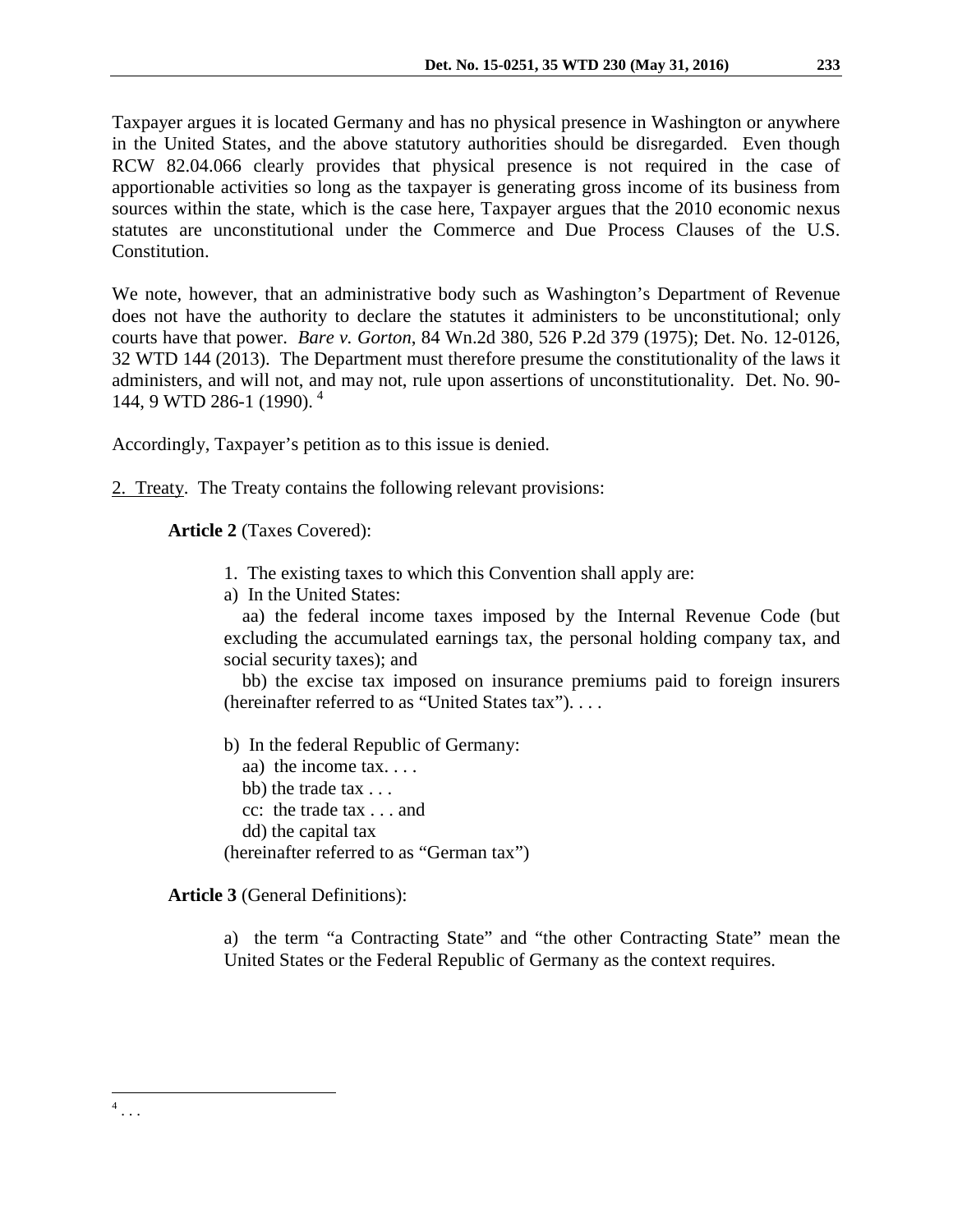#### **Article 12** (Royalties):

1. Royalties derived and beneficially owned by a resident of a Contracting State shall be taxable only in that State. . . .

3. The provisions of paragraph 1 shall not apply if the beneficial owner of the royalties, being a resident of a Contracting State, carries on business in the other Contracting State through a permanent establishment situated therein . . .

### **Article 23** (Relief from Double Taxation):

2. Tax shall be determined in the case of a resident of the Federal Republic of Germany as follows:

a) Except as provided in subparagraph b), there shall be excluded from the basis upon which German tax is imposed any item of income from sources within the United States . . . that, according to this [treaty], may be taxed in the United States.  $\frac{5}{2}$  $\frac{5}{2}$  $\frac{5}{2}$ 

For the purposes of this paragraph, . . . income . . . of a resident of the Federal Republic of Germany shall be deemed to arise from sources in the United States if they are taxed in the United States in accordance with this [treaty].

### **Article 24** (Nondiscrimination):

1. Nationals of a Contracting State shall not be subjected in the other Contracting State to any taxation . . . that is . . . more burdensome than the taxation . . . to which nationals of that other State in the same circumstances are or may be subjected. . . .

6. The provisions of this Article shall, notwithstanding the provisions of Article 2 (Taxes Covered), apply to taxes of every kind and description imposed by a Contracting State or a political subdivision or local authority thereof.

Taxpayer argues that the nondiscrimination provision in the treaty's Article 24 applies to Washington's tax on royalties. Article 24 generally provides that one country cannot tax nationals or businesses of the other country any differently than it taxes its own nationals or businesses. Article 2 provides that, in the United States, the treaty applies to federal income taxes imposed by the Internal Revenue Code and the excise tax imposed on insurance premiums, and to any identical or substantially similar taxes that are imposed after the date of signature of this treaty in addition to, or in place of, the existing taxes. Article 24's paragraph 6, however, provides that nondiscrimination also specifically applies to "taxes of every kind and description imposed by a Contracting State or a political subdivision or local authority thereof" despite the limitation of Article 2 to federal income taxes. Arguably, then, Washington State is a "local authority" of the United States, and thus the Article 24 nondiscrimination provision may apply to Washington's tax on royalties. Even if Article 24 were to apply, however, the tax on royalties is

<span id="page-4-0"></span><sup>&</sup>lt;sup>5</sup> Subparagraph b) is inapplicable to this case, as it refers only to income from dividends, gains, directors' fees, artists and athletes, government service income, social security, securities trading, and